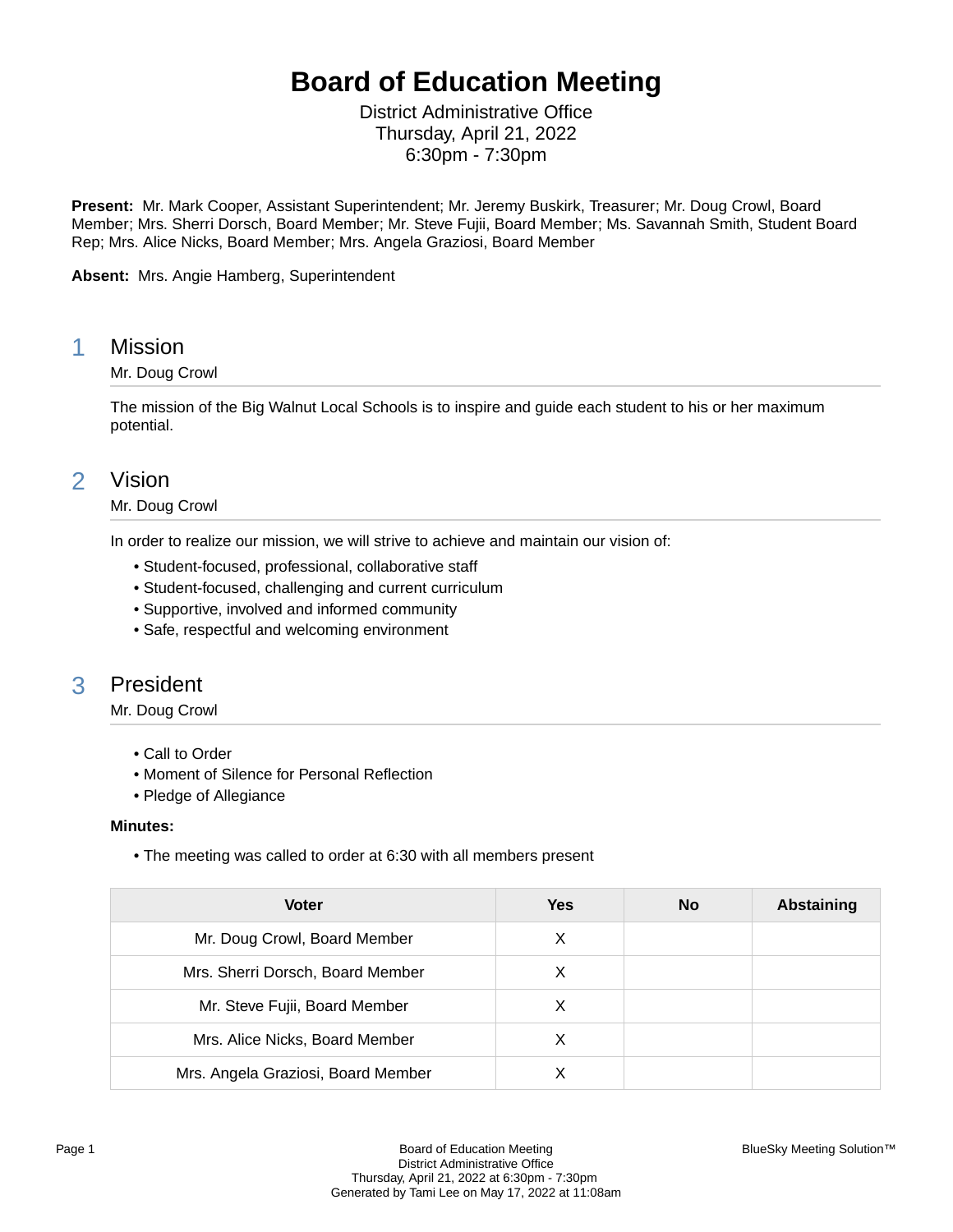# 4 Roll Call

Mr. Doug Crowl

### **Minutes:**

• Mr. Grant Coulson was present as the Student Board Rep in place of Ms. Savannah Smith.

| <b>Voter</b>                       | <b>Yes</b> | <b>No</b> | Abstaining |
|------------------------------------|------------|-----------|------------|
| Mr. Doug Crowl, Board Member       | X          |           |            |
| Mrs. Sherri Dorsch, Board Member   | х          |           |            |
| Mr. Steve Fujii, Board Member      | X          |           |            |
| Mrs. Alice Nicks, Board Member     | х          |           |            |
| Mrs. Angela Graziosi, Board Member |            |           |            |

# 5 District Goals

Mr. Doug Crowl

- Improve Academic Achievement
- Promote Whole-Child Development
- Optimize Capital & Human Resources
- Demonstrate Financial Responsibility

# 6 22-054 Minutes

Mr. Doug Crowl

It is recommended the Board approve the minutes of the March 17, 2022, Regularly scheduled Board meeting, and the March 15 & March 23, 2022, Special Board meetings.

**Result:** Approved

**Motioned:** Mr. Steve Fujii **Seconded:** Mrs. Sherri Dorsch

| <b>Voter</b>                          | <b>Yes</b> | <b>No</b> | Abstaining |
|---------------------------------------|------------|-----------|------------|
| Mr. Doug Crowl, Board Member          | X          |           |            |
| Mrs. Sherri Dorsch, Board Member      | х          |           |            |
| Mr. Steve Fujii, Board Member         | X          |           |            |
| Ms. Savannah Smith, Student Board Rep | X          |           |            |
| Mrs. Alice Nicks, Board Member        | х          |           |            |
| Mrs. Angela Graziosi, Board Member    | х          |           |            |

#### **Attachments:**

[3-17-22-minutes.pdf](https://bigwalnut.blueskymeeting.com/meeting_groups/274/item_attachments/66368)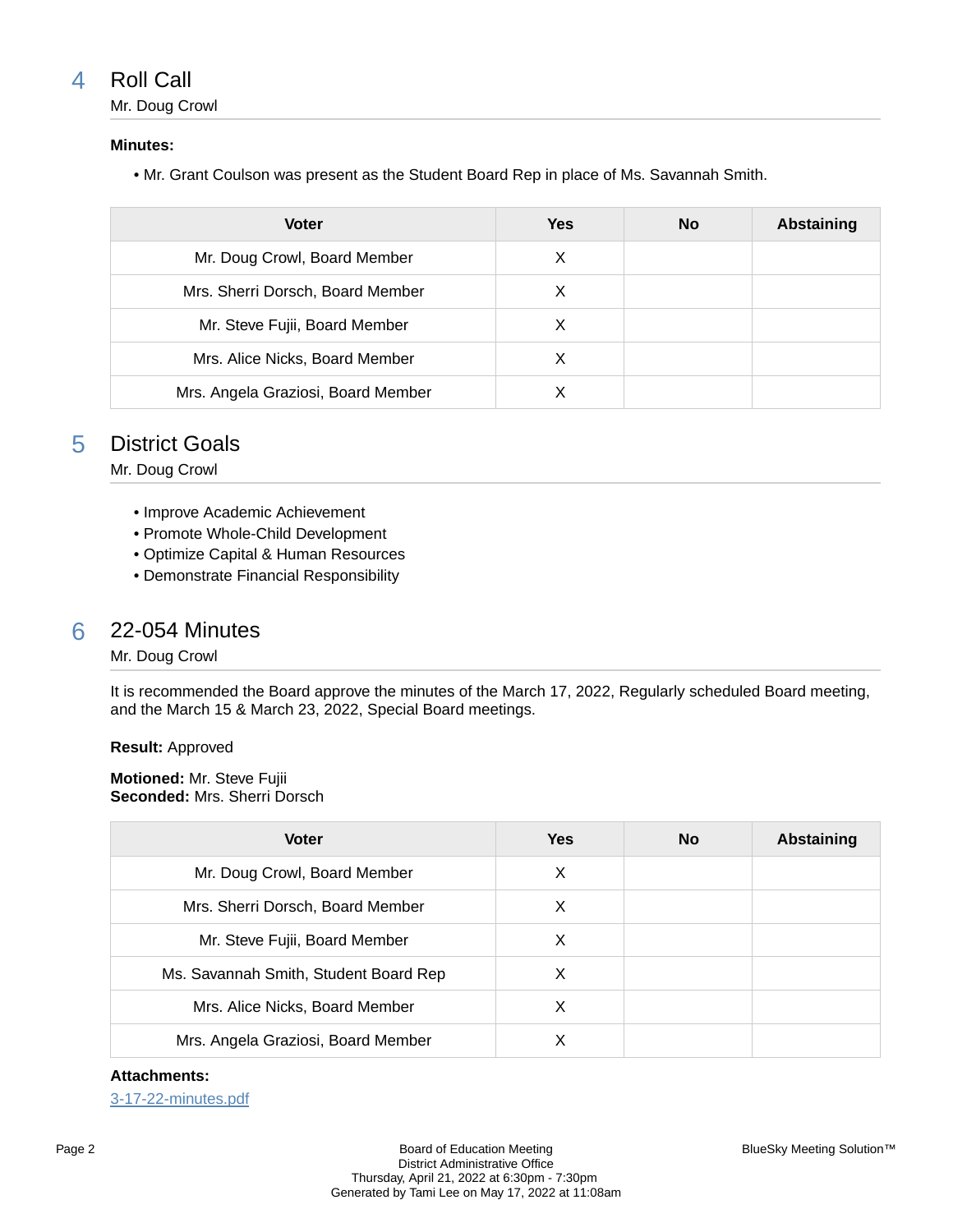# 7 Recognitions

Mr. Doug Crowl

- Rylan Ranalli, PRE March Student of the Month Mrs. Angela Graziosi
- Austin Kreager, BWMS Student of the Month Mrs. Alice Nicks
- Luca Cherubini, SOU Student of the Month Mrs. Sherri Dorsch
- Mikayla Howell, BWMS Art Student for Month Mrs. Alice Nicks
- Lillianna Priebe, SOU Art Student of the Month Mrs. Sherri Dorsch
- FFA Student Recognitions Mr. Stephen Fujii

#### **Minutes:**

• Mr. Crowl did the presentation of the FFA Student Recognitions in place of Mr. Fujii.

#### **Attachments:**

[PRE\\_Student\\_of\\_the\\_Month.docx](https://bigwalnut.blueskymeeting.com/meeting_groups/274/item_attachments/66371) Austin\_Kreager - 2021-22 BWMS\_Student\_of\_the\_Month.pdf Student of the Month-Luca Cherubini.pdf

# 8 Superintendent's Report

#### Mr. Mark Cooper

Communication Items:

### 8.1 District Goal: Improve Academic Achievement

- Big Walnut Middle School Building Presentation Mr. Josh Frame
- Curriculum Update Mrs. Annie Clark & Ms. Kate Thoma

#### **Minutes:**

- A group of students from the Middle School presented about the Builders Club.
	- What is the purpose of the Builders Club is
	- What a typical meeting includes
	- What the main events from 2021-22 have been
	- Why the students wanted to join the BWMS Builders Club
	- Shared how the Builders Club was going to support the BWMS Service Day that will take place on May 6th

• Mrs. Clark shared about the academic advisory council and a timeline of the process of working with Relationships Under Construction (RUC) including RUC's reason for deciding to not provide the instructional services for the 7th-grade sex education curriculum.

- Mrs. Nicks requested that Mrs. Wood the President and Founder of Relationships Under Construction (RUC) come to the podium to share about their program. She shared about their organization and what they teach.
- Mr. Fujii called for the orders of the day to stick to the agenda.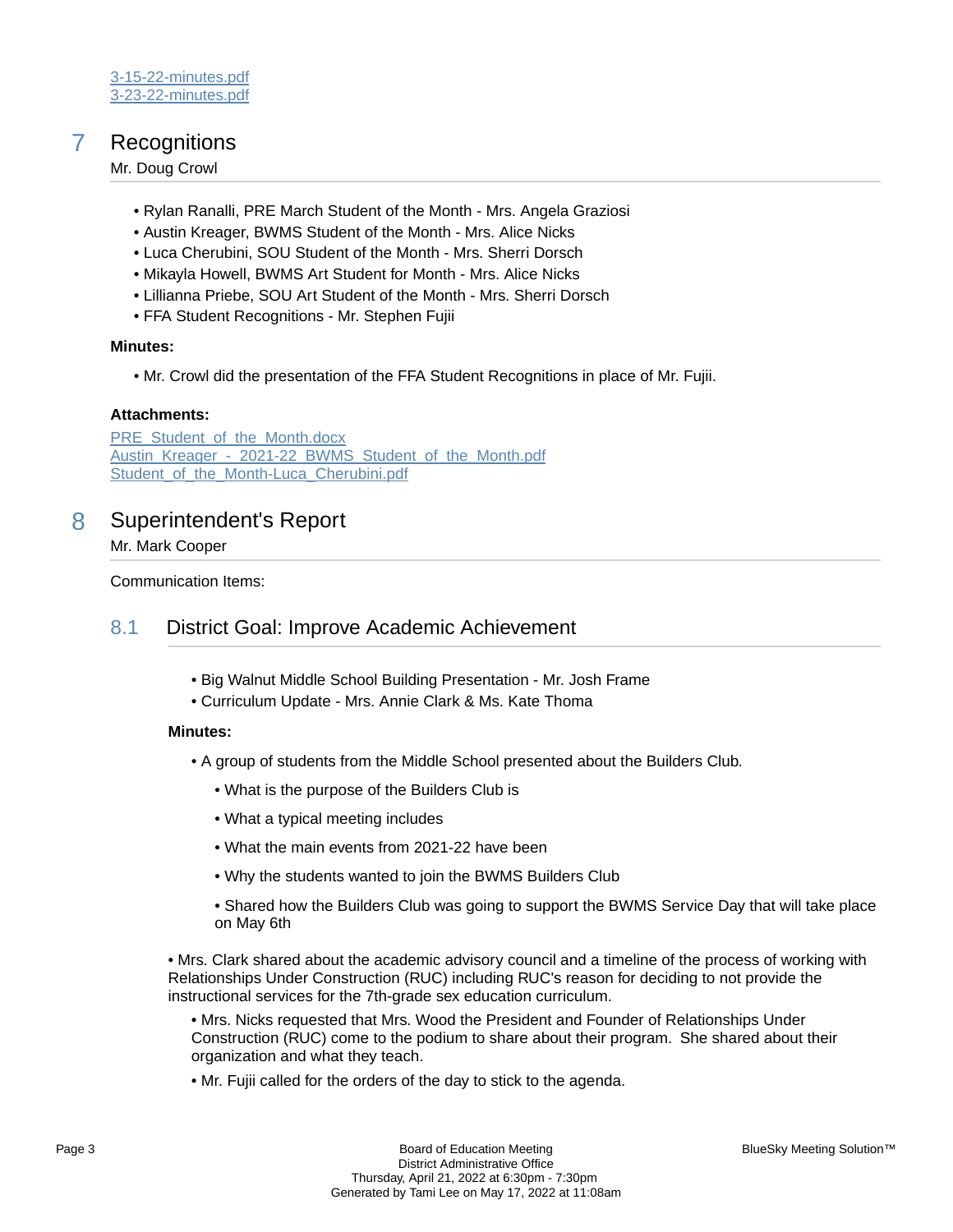• Mrs. Thoma shared that the District would be administering the Spring Panorama survey and that parents have the option to opt-out their students of the survey if it was desired. She also shared how the data is used to try to help students feel more included and belong in their school building.

• Mrs. Graziosi shared some comments regarding Panorama.

• Mrs. Graziosi motioned to discontinue the contract with Panorama and cease all Panorama surveys immediately. She motioned to institute a thirty-day pause to review the contract and determine any financial and legal impact there might be. If after thirty days it is determined there is no negative impact to the District, the execution of Panorama surveys at all Big Walnut Local School Districts will cease indefinitely.

• Mr. Crowl stated there might be some confusion about the motion.

• Mrs. Graziosi clarified to make a motion to discontinue the contract with Panorama Education and cease all Panorama surveys immediately and take a thirty-day pause to review the contract for any financial or legal impact that cessation may cause. Or, to take a vote to discontinue the Panorama survey immediately.

• Mrs. Nicks seconded the motion.

• There was a discussion of the merits of the survey and the motion that was presented amongst the Board (the Board meeting recording can be found on our District website).

• Mrs. Graziosi motioned for an amendment that the Spring Panorama Survey would be an opt-in survey and that future Panorama surveys would cease.

• Ms. Thoma and Mrs. Clark shared their concerns regarding the opt-in concept.

• 22-055 Mrs. Graziosi made an amendment to the amendment of the original motion that Big Walnut Local School District ceases the use of the Panorama Survey immediately.

- Mrs. Nicks seconded the motion.
- Mrs. Graziosi, Mrs. Nicks, Mr. Crowl Yes, Mr. Fujii, Mrs. Dorsch No

• Motioned passed 3/2

# 8.2 District Goals: Promote Whole-Child Development

• HB 436 Update - Mr. Ross Linscott

#### **Minutes:**

• Mr. Linscott shared on HB 436 - Ohio's Dyslexia Law. He shared regarding ODE's responsibility, the Ohio Dyslexia Committee's responsibility, and the impact on Big Walnut.

### 8.3 District Goal: Optimize Capital & Human Resources

• Construction Update - Mr. Doug Swartz

#### **Attachments:**

[20220421\\_boe\\_mtg\\_const\\_update.pdf](https://bigwalnut.blueskymeeting.com/meeting_groups/274/item_attachments/66374)

### 9 Treasurer's Report

Mr. Jeremy Buskirk

# 9.1 District Goal: Demonstrate Financial Responsibility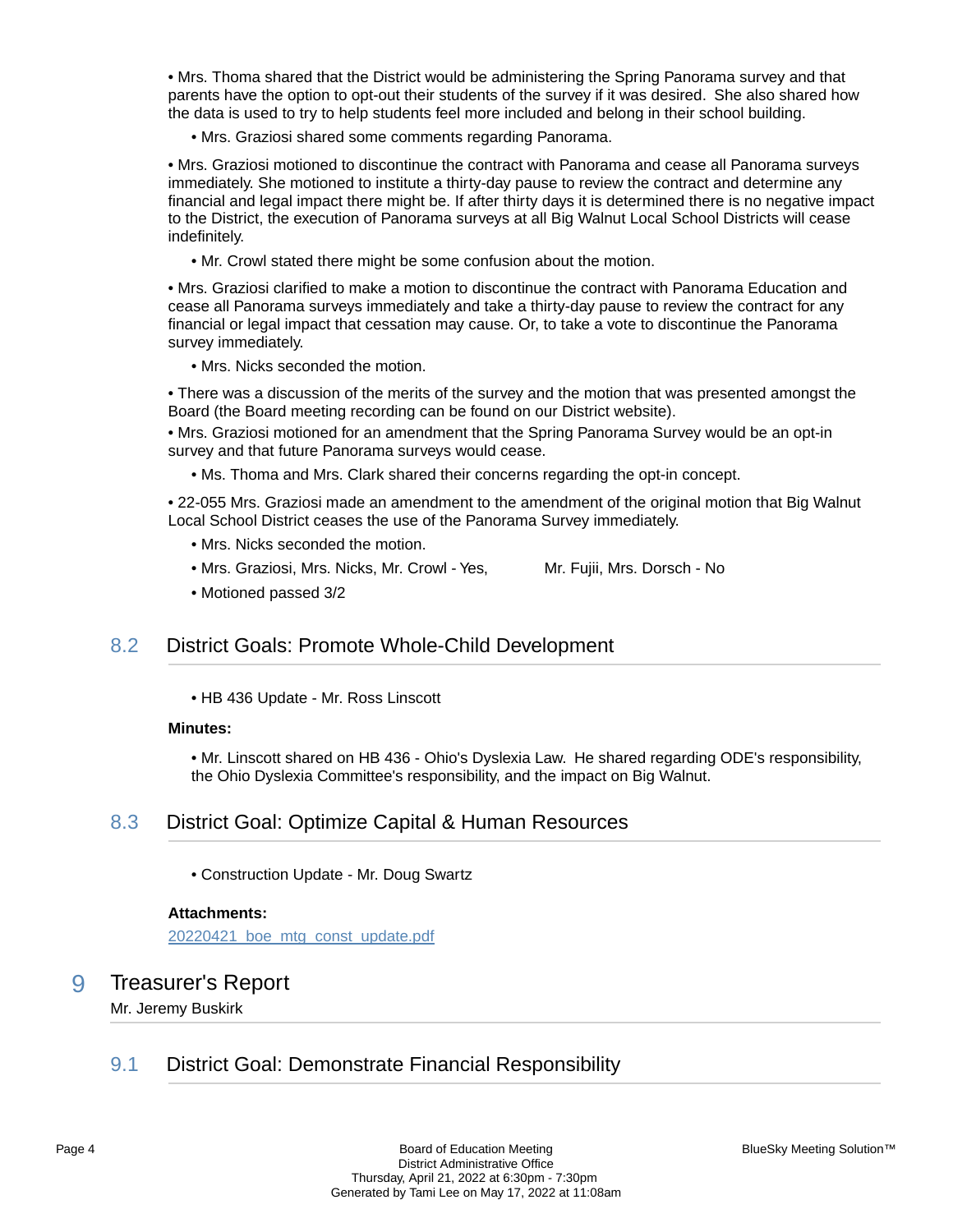- Monthly Financial Statement
- Public Records Requests

[FY22\\_BWLS\\_Financial\\_Report\\_March\\_2022.pdf](https://bigwalnut.blueskymeeting.com/meeting_groups/274/item_attachments/66235)

# 10 Selected Board Policy

Mr. Doug Crowl

• Policy Review Update

#### **Minutes:**

• Mr. Crowl shared on the progress of the compilation of policies for review.

# 11 Board Members Items of Interest

Mr. Doug Crowl

• Discussion Items:

- HB 616
- Panorama

#### **Minutes:**

• The Board meeting recording can be found on our District website, which includes the Board Members' Items of Interest.

• Mrs. Graziosi made a motion that all Board Members should be granted Administrative access to all Schoology accounts, which includes every grade, class, and program throughout the District. Access should be given within fifteen days.

• Mrs. Nicks seconded the motion

• Mrs. Dorsch made a recommendation that instead of being a motion to the table that this could have been handled by making a phone call to Mr. Cooper.

• Mrs. Graziosi struck her motion.

# 12 Public Participation

Mr. Doug Crowl

This is a meeting of the Board of Education in public for the purpose of conducting the School District's business and is not considered a public community meeting. This is a time for public participation during the meeting as indicated in the agenda. (Please reference criteria for Public Participation, which is attached to the agenda.)

### **Minutes:**

• The Board called for taking a brief recess at 9:18 pm. The meeting came back into session at 9:26 pm.

# 13 Business Items

Mr. Jeremy Buskirk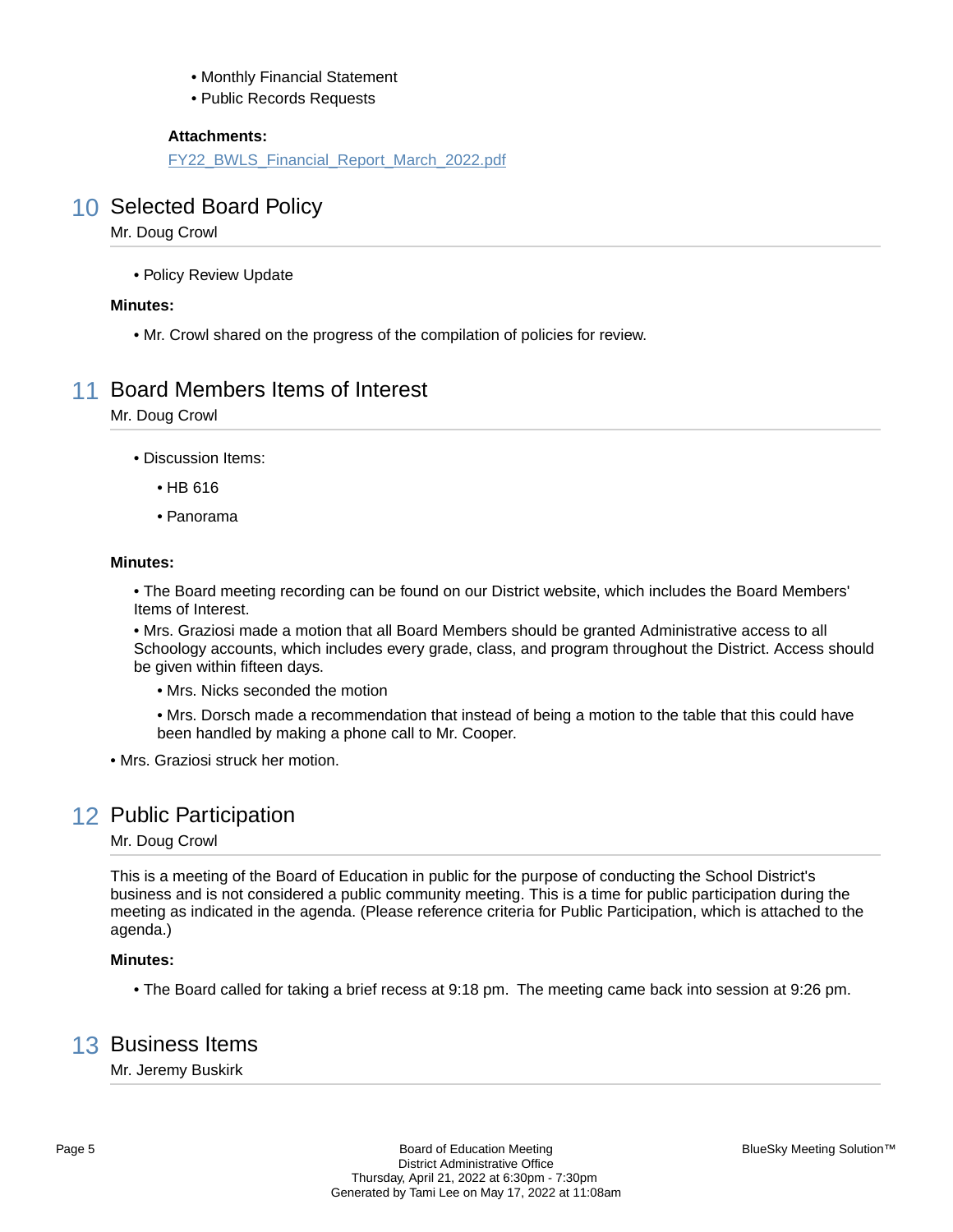### 13.1 .

#### Mr. Mark Cooper

It is recommended the Board approve the Resolution Authorizing the 2022/2023 Membership in the Ohio High School Athletic Association.

#### **Minutes:**

• 22-056 Mr. Crowl motioned for postponing the vote on the Resolution Authorizing the 2022/2023 Membership in the Ohio High School Athletic Association.

- Mrs. Grazioso seconded the motion.
- Mr. Fujii, Mrs. Dorsch No Mr. Crowl, Mrs. Graziosi, Mrs. Nicks Yes
- Motioned passed 3/2

#### **Attachments:**

[OHSAA\\_Resolution.pdf](https://bigwalnut.blueskymeeting.com/meeting_groups/274/item_attachments/66145)

## 13.2 22-057

Mr. Jeremy Buskirk

It is recommended the Board approve the following account transfer:

• \$1,143.80 transfer from 022-1890-9021-000 to 070-1890 General Fund Stale checks greater than 5 years old

# **Motioned:** Mr. Steve Fujii

**Seconded:** Mrs. Sherri Dorsch

| <b>Voter</b>                          | <b>Yes</b> | No | <b>Abstaining</b> |
|---------------------------------------|------------|----|-------------------|
| Mr. Doug Crowl, Board Member          | X          |    |                   |
| Mrs. Sherri Dorsch, Board Member      | X          |    |                   |
| Mr. Steve Fujii, Board Member         | X          |    |                   |
| Ms. Savannah Smith, Student Board Rep | X          |    |                   |
| Mrs. Alice Nicks, Board Member        | X          |    |                   |
| Mrs. Angela Graziosi, Board Member    | х          |    |                   |

### 13.3 22-058

Mr. Jeremy Buskirk

It is recommended the Board approve the new accounts:

- Big Walnut High School Aerospace Club student activity account
- Big Walnut Turf Replacement Fund

**Motioned:** Mr. Steve Fujii **Seconded:** Mrs. Sherri Dorsch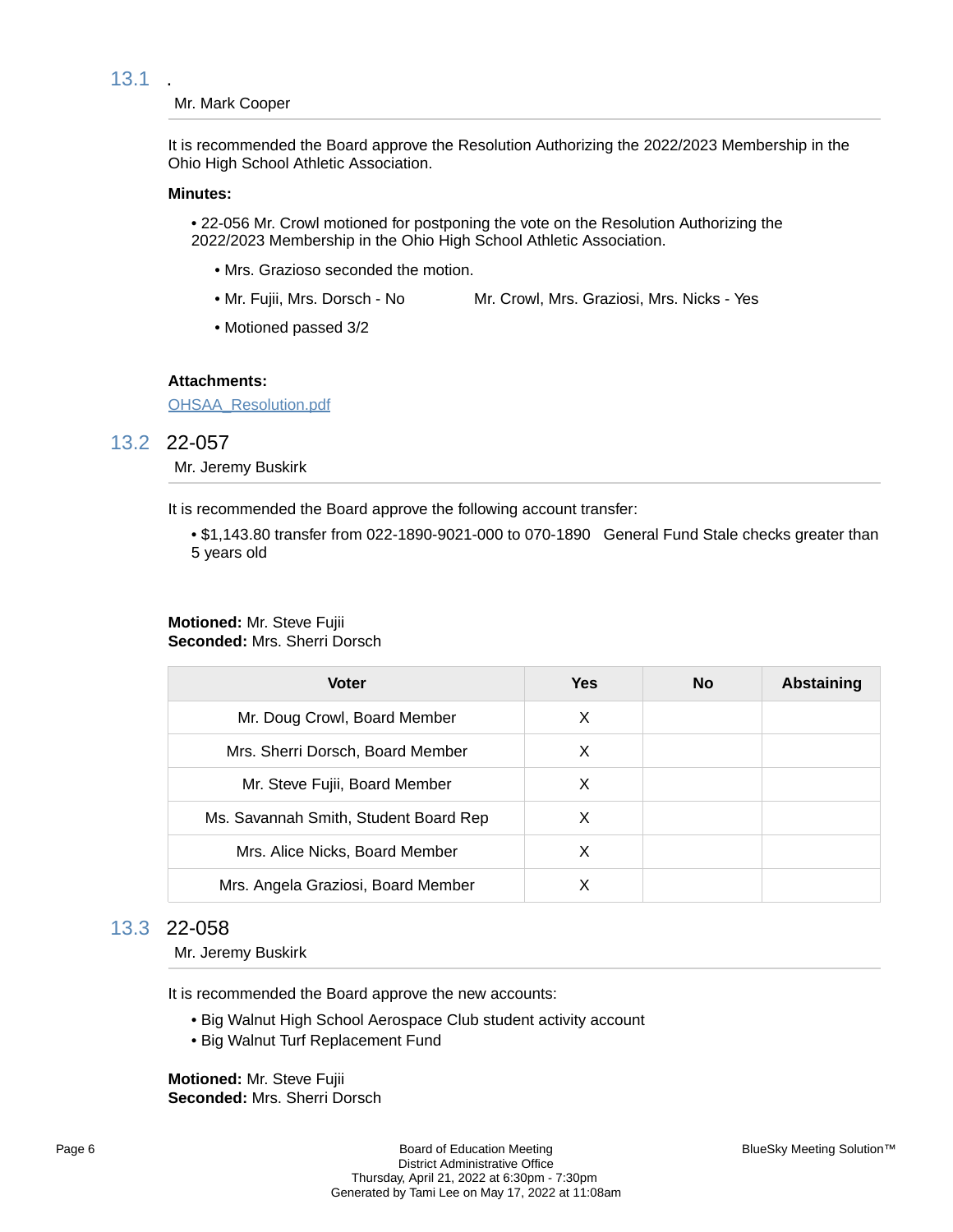| <b>Voter</b>                          | <b>Yes</b> | <b>No</b> | <b>Abstaining</b> |
|---------------------------------------|------------|-----------|-------------------|
| Mr. Doug Crowl, Board Member          | X          |           |                   |
| Mrs. Sherri Dorsch, Board Member      | X          |           |                   |
| Mr. Steve Fujii, Board Member         | X          |           |                   |
| Ms. Savannah Smith, Student Board Rep | X          |           |                   |
| Mrs. Alice Nicks, Board Member        | х          |           |                   |
| Mrs. Angela Graziosi, Board Member    |            |           |                   |

[Activity\\_Account.pdf](https://bigwalnut.blueskymeeting.com/meeting_groups/274/item_attachments/66173) [018-9906\\_BWHS\\_Turf\\_Replacement\\_Fund.pdf](https://bigwalnut.blueskymeeting.com/meeting_groups/274/item_attachments/66185)

### 13.4 22-059

Mr. Jeremy Buskirk

It is recommended the Board approve athletic field rental rates

#### **Motioned:** Mr. Steve Fujii **Seconded:** Mrs. Sherri Dorsch

| <b>Voter</b>                          | Yes | <b>No</b> | Abstaining |
|---------------------------------------|-----|-----------|------------|
| Mr. Doug Crowl, Board Member          | X   |           |            |
| Mrs. Sherri Dorsch, Board Member      | х   |           |            |
| Mr. Steve Fujii, Board Member         | X   |           |            |
| Ms. Savannah Smith, Student Board Rep | X   |           |            |
| Mrs. Alice Nicks, Board Member        | х   |           |            |
| Mrs. Angela Graziosi, Board Member    | х   |           |            |

### **Attachments:**

[Big\\_Walnut\\_New\\_HS\\_-\\_Facility\\_Rental\\_Fees.pdf](https://bigwalnut.blueskymeeting.com/meeting_groups/274/item_attachments/66236)

# 13.5 22-060

Mr. Jeremy Buskirk

It is recommended the Board approve the Stipulation of Value Agreement in regard to the BOR Case No. 21-900001.

#### **Motioned:** Mrs. Angela Graziosi **Seconded:** Mr. Steve Fujii

| Voter                        | <b>Yes</b> | No | Abstaining |
|------------------------------|------------|----|------------|
| Mr. Doug Crowl, Board Member |            |    |            |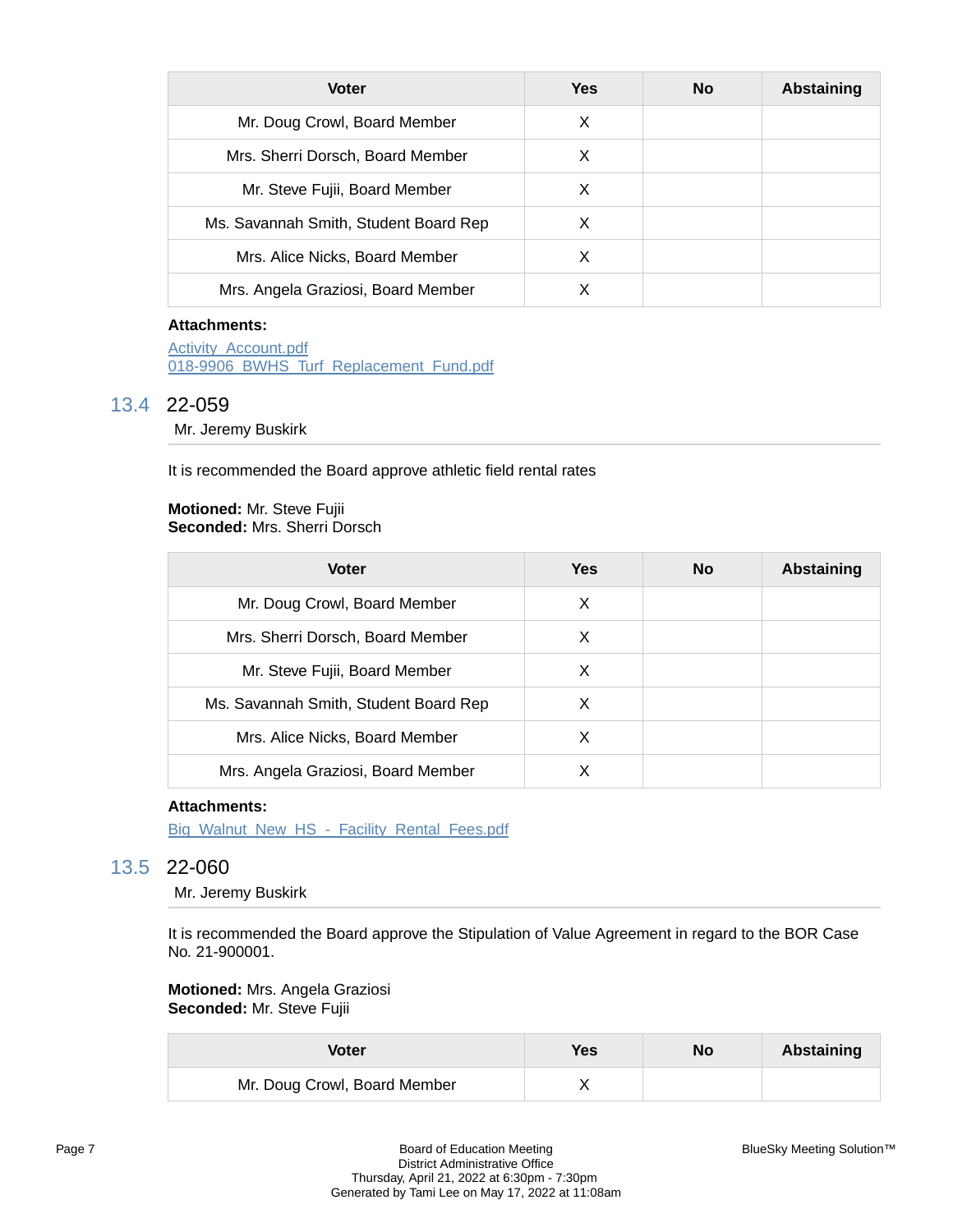| Mrs. Sherri Dorsch, Board Member      |  |  |
|---------------------------------------|--|--|
| Mr. Steve Fujii, Board Member         |  |  |
| Ms. Savannah Smith, Student Board Rep |  |  |
| Mrs. Alice Nicks, Board Member        |  |  |
| Mrs. Angela Graziosi, Board Member    |  |  |

Stipulated of Value Agreement.pdf

### 13.6 22-061

Mr. Jeremy Buskirk

It is recommended the Board approve the Settlement Agreement and Release in case No. 2:22-cv-1377 Ashley Ryder v. Big Walnut Local Schools.

#### **Motioned:** Mr. Steve Fujii **Seconded:** Mrs. Sherri Dorsch

| <b>Voter</b>                          | Yes | <b>No</b> | Abstaining |
|---------------------------------------|-----|-----------|------------|
| Mr. Doug Crowl, Board Member          | X   |           |            |
| Mrs. Sherri Dorsch, Board Member      | X   |           |            |
| Mr. Steve Fujii, Board Member         | X   |           |            |
| Ms. Savannah Smith, Student Board Rep | х   |           |            |
| Mrs. Alice Nicks, Board Member        | X   |           |            |
| Mrs. Angela Graziosi, Board Member    |     |           |            |

### 13.7 22-062

Mr. Mark Cooper

It is recommended the Board approve the following extended field trips:

• JV & Varsity girls' basketball, Orlando, FL, December 26 - 30, 2022

#### **Motioned:** Mr. Steve Fujii **Seconded:** Mrs. Sherri Dorsch

| Voter                                 | Yes | No | Abstaining |
|---------------------------------------|-----|----|------------|
| Mr. Doug Crowl, Board Member          | X   |    |            |
| Mrs. Sherri Dorsch, Board Member      | X   |    |            |
| Mr. Steve Fujii, Board Member         | X   |    |            |
| Ms. Savannah Smith, Student Board Rep |     |    |            |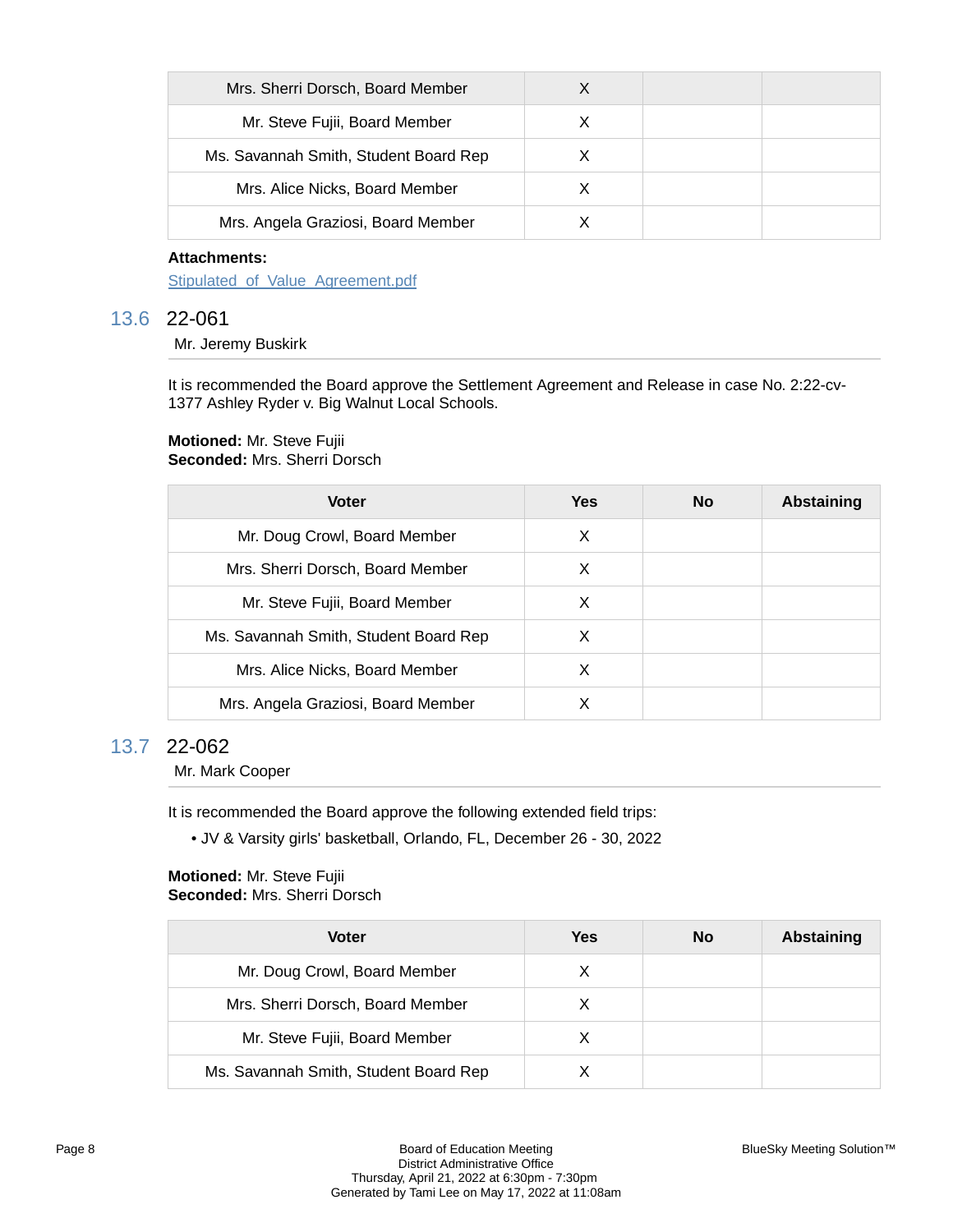| Mrs. Alice Nicks, Board Member     |  |  |
|------------------------------------|--|--|
| Mrs. Angela Graziosi, Board Member |  |  |

[DOC351.pdf](https://bigwalnut.blueskymeeting.com/meeting_groups/274/item_attachments/66446)

### 13.8 22-063

Mr. Doug Crowl

It is recommended the Board approve the following donations:

• \$599.67 donated to BWHS Best Buddies, anonymous donation, BWHS Best Buddies Fund # 200- 9901

• \$500.00 donated to SOU snack pantry, donated by Paperteam, Inc., SOU Principal Fund # 018- 9004

• \$194.89 donated to BWHS Best Buddies, anonymous donation, BWHS Best Buddies Fund # 200- 9901

• \$1,800.00 donated to BWLSD Food Service, donated by Bernard F. & Julane C. Himmelsbach, BWLSD Food Service Fund # 006-0000

#### **Result:** Approved

#### **Motioned:** Mr. Steve Fujii **Seconded:** Mrs. Angela Graziosi

| <b>Voter</b>                          | <b>Yes</b> | <b>No</b> | <b>Abstaining</b> |
|---------------------------------------|------------|-----------|-------------------|
| Mr. Doug Crowl, Board Member          | х          |           |                   |
| Mrs. Sherri Dorsch, Board Member      | X          |           |                   |
| Mr. Steve Fujii, Board Member         | X          |           |                   |
| Ms. Savannah Smith, Student Board Rep | X          |           |                   |
| Mrs. Alice Nicks, Board Member        | х          |           |                   |
| Mrs. Angela Graziosi, Board Member    | Х          |           |                   |

#### **Attachments:**

[4.21.2022Donations.pdf](https://bigwalnut.blueskymeeting.com/meeting_groups/274/item_attachments/66445)

### 14 Human Resources

Mr. Mark Cooper

Human Resources Discussion Items:

### 14.1 22-064

It is recommended the Board approve the following resignations:

• Ben Metcalfe, PRE 2nd shift custodian, effective at the end of the day on April 20, 2022

• Becky Blase, PRE head cook food service, effective at the end of the day on August 31, 2022, due to retirement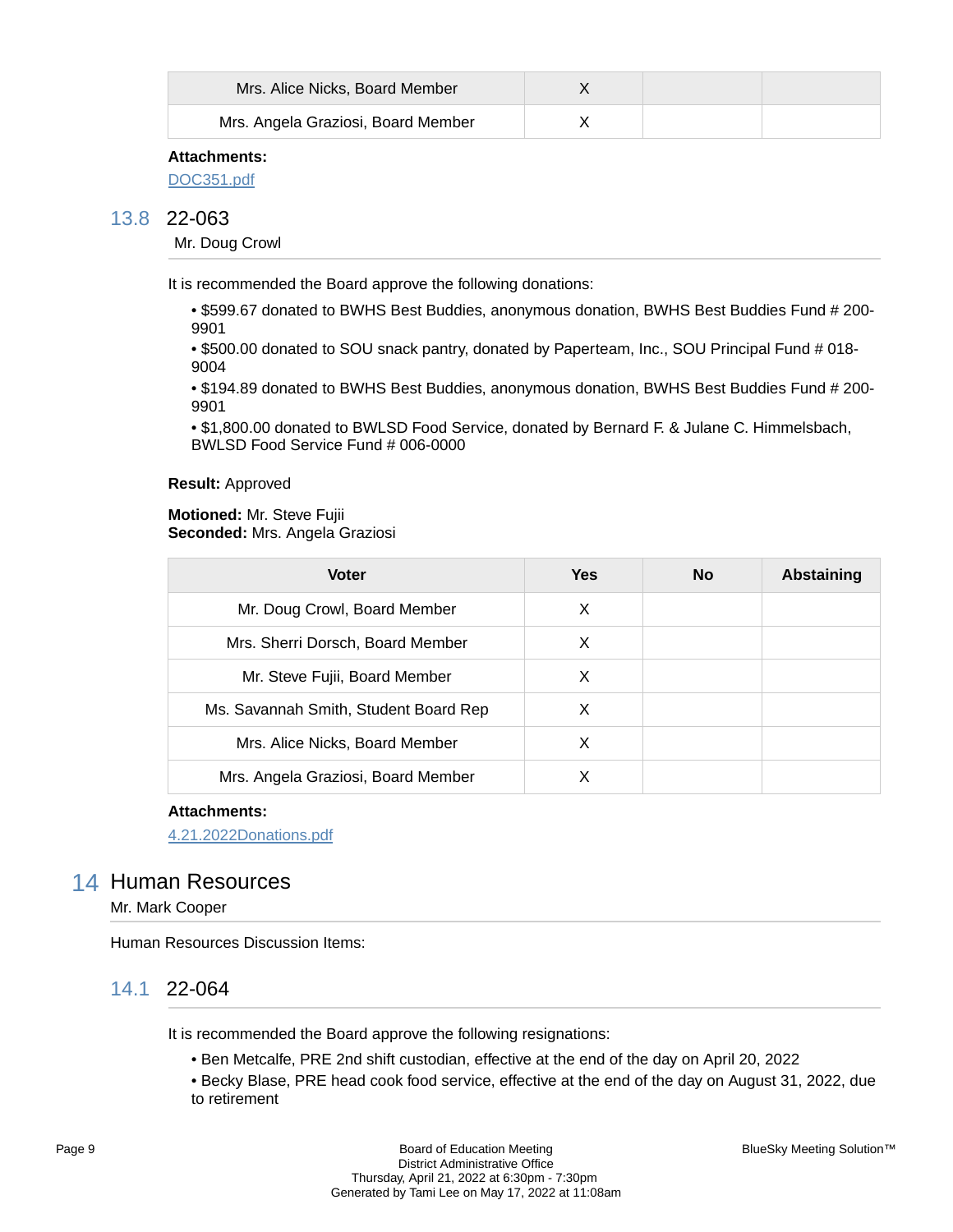• Rina Hoge, BWIS 6th grade teacher, effective at the end of the 2021/2022 school year, due to retirement

- Kathy Longshore, bus driver, effective July 31, 2022, due to retirement
- Ron McClure, Director of Administrative Services, effective July 31, 2022, due to retirement
- Matt Cox, SOU Principal, effective at the end of the 2021/2022 school year (pending approval of position as BWMS math teacher)
- Andrew Hedrick, BWHS math teacher, effective at the end of the 2021/2022 school year

#### **Minutes:**

• Mr. Fujii motioned for consent agenda 14.1 - 14.6, Mrs. Dorsch seconded motion.

#### **Motioned:** Mr. Steve Fujii **Seconded:** Mrs. Sherri Dorsch

| <b>Voter</b>                          | <b>Yes</b> | <b>No</b> | <b>Abstaining</b> |
|---------------------------------------|------------|-----------|-------------------|
| Mr. Doug Crowl, Board Member          | X          |           |                   |
| Mrs. Sherri Dorsch, Board Member      | X          |           |                   |
| Mr. Steve Fujii, Board Member         | X          |           |                   |
| Ms. Savannah Smith, Student Board Rep | X          |           |                   |
| Mrs. Alice Nicks, Board Member        | х          |           |                   |
| Mrs. Angela Graziosi, Board Member    | X          |           |                   |

### 14.2 .

It is recommended the Board approve the following certified continuing contract:

• Matt Cox, BWMS math teacher, masters MA45 step 24, effective beginning of the 2022/2023 school year

# 14.3 .

It is recommended the Board approve the below co-curricular contracts for the 2021/2022 school year:

- Kelsie Killilea, BWE PAC, revise from full to .67 contract
- Tonya Stevens, BWE PAC, group 7 step 0, .33 contract
- Caylib Mason, BWHS Technical Director Drama, .33, group 5 step 0

#### **Minutes:**

• consent item 14.1 motion 22-064

**Result:** Approved

### $14.4$

It is recommended the Board approve the following spring 2022 supplemental contracts, pending receipt of background checks and completion of all required documentation:

• Rita Pavuk, girls' lacrosse .5 BWHS Assistant Coach, group 4 step 4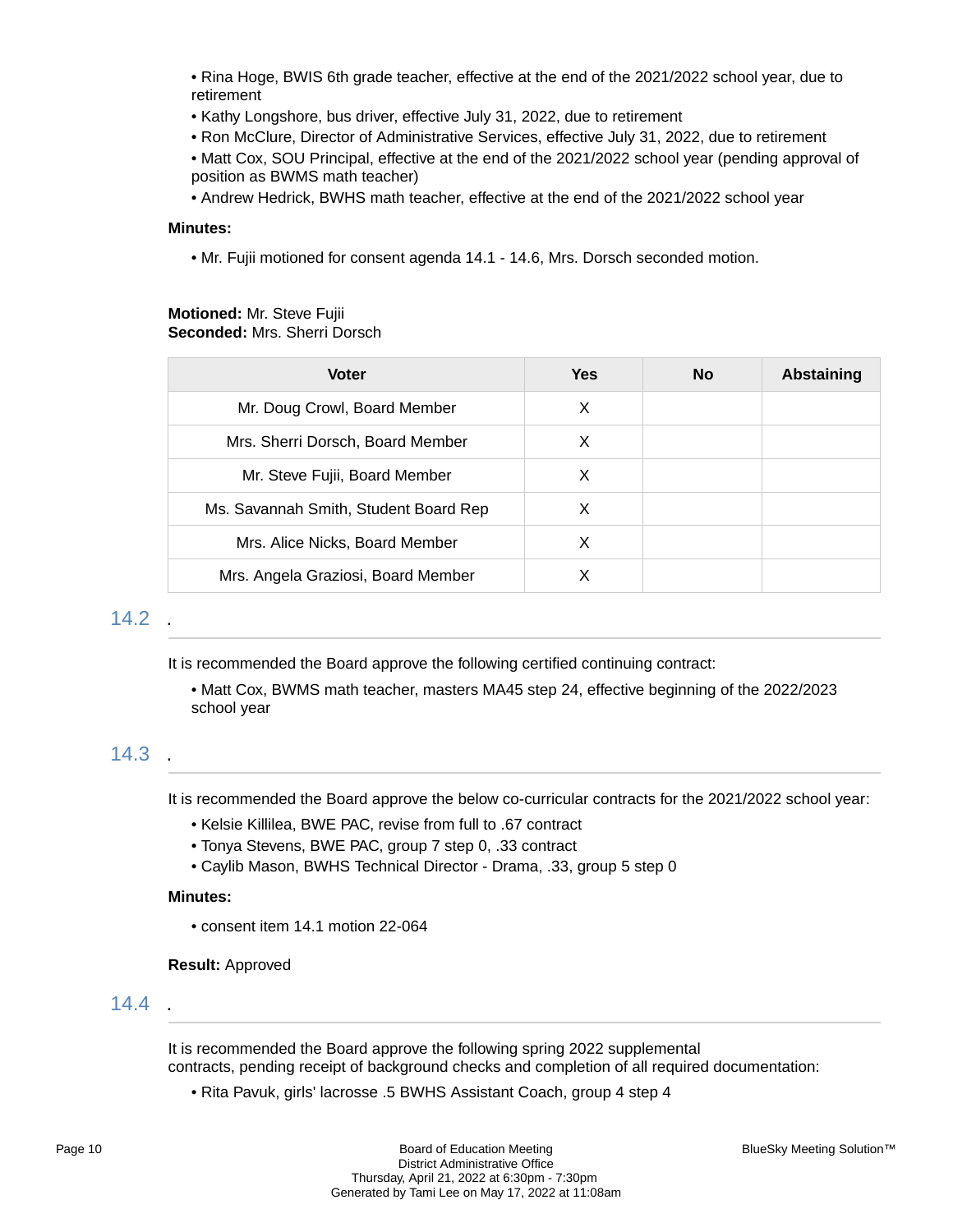- Kayla Robinson, girls' lacrosse BWHS Assistant Coach, group 4 step 5
- Nate Hall, weight room volunteer coach

#### **Minutes:**

• consent item 14.1 motion 22-064

#### **Result:** Approved

# 14.5 .

It is recommended the Board approve a 90-day contract for the following classified employees:

- Tricia Koenn, SOU food service, 3 hours/day, step 0, effective April 4, 2022
- Gary Schubert, full-time bus driver, step 5, effective April 4, 2022
- Laura Forman, full-time bus driver, step 8, effective April 4, 2022

### 14.6 .

It is recommended the Board approve the following unpaid leave of absence:

- Kelsie Killilea, BWE 2nd grade teacher, beginning March 2, 2022, through the remainder of the 2021/2022 school year
- Teresa White, BWI 1st shift custodian, beginning April 14, 2022, through April 29, 2022

# 15 Executive Session

Mr. Doug Crowl

### 15.1 22-065

It is recommended the Board enter Executive Session to consider the employment of a public employee or official.

### **Minutes:**

- The Board entered the executive session at 10:15 pm.
- The Board exited the executive session at 10:53 pm.

#### **Result:** Approved

**Motioned:** Mr. Steve Fujii **Seconded:** Mrs. Angela Graziosi

| <b>Voter</b>                          | Yes | <b>No</b> | <b>Abstaining</b> |
|---------------------------------------|-----|-----------|-------------------|
| Mr. Doug Crowl, Board Member          | X   |           |                   |
| Mrs. Sherri Dorsch, Board Member      | X   |           |                   |
| Mr. Steve Fujii, Board Member         | X   |           |                   |
| Ms. Savannah Smith, Student Board Rep | х   |           |                   |
| Mrs. Alice Nicks, Board Member        |     |           |                   |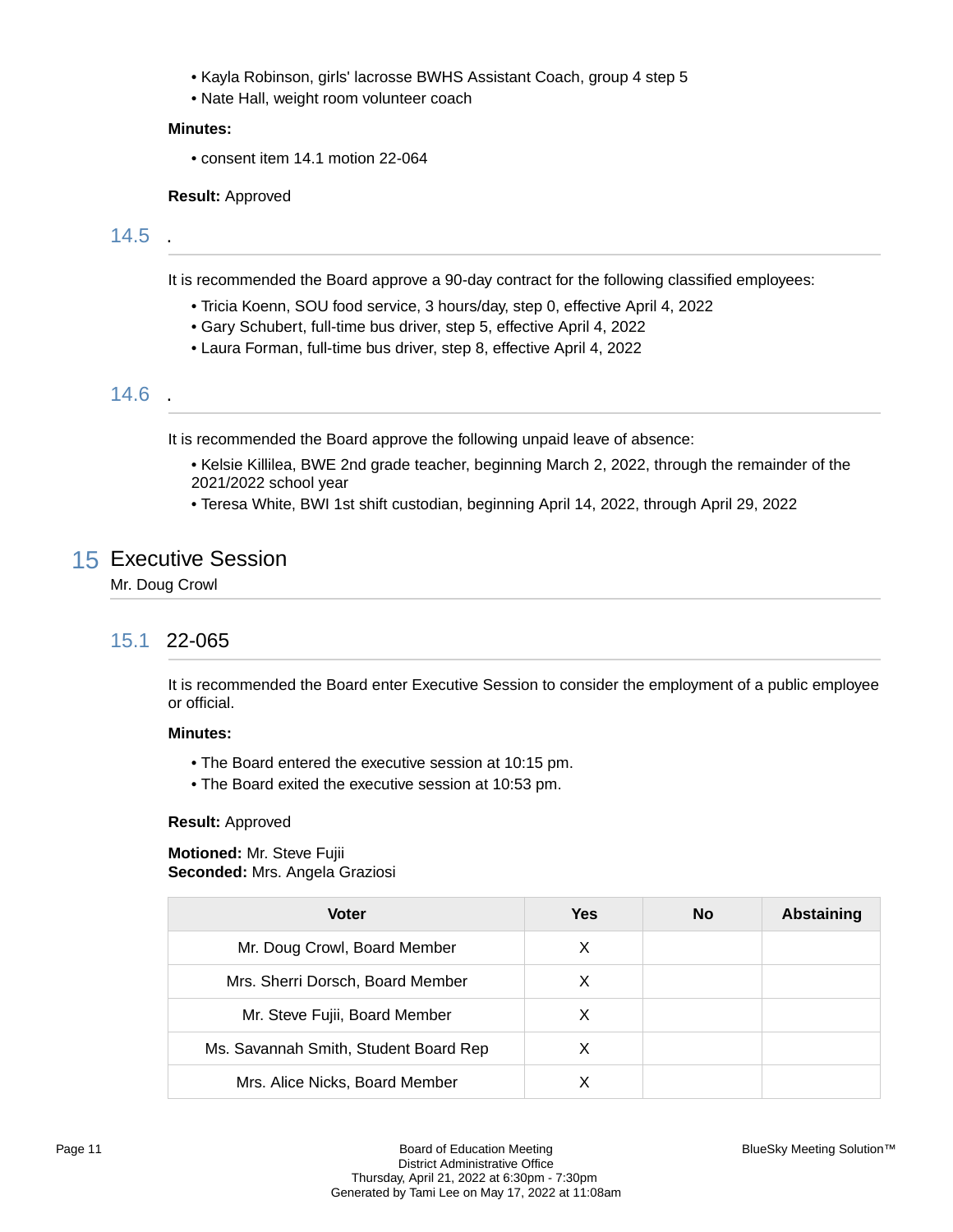# 16 Human Resources

### 16.1 22-066

#### Mr. Doug Crowl

It is recommended the Board approve the resignation of Angela S. Hamberg, BWLSD Superintendent, effective July 31, 2022.

#### **Minutes:**

- Mrs. Dorsch shared comments of sincere gratitude to Angie and the work she has done.
- Mr. Cooper shared comments of his appreciation for her work.
- Mr. Fujii shared his comments on Angie and his appreciation and gratitude for her and her work.
- Mrs. Nicks shared that the decision that Angie had to make was a courageous one and one that she needed to put her family first. She wished Angie the best.
- Mrs. Graziosi also shared some comments of appreciation for Angie.

• Mr. Crowl shared that while they may have disagreed on some things, she is one of the most passionate people that he has seen, and he has seen the many hours she has put in to support the District and its students.

#### **Result:** Approved

#### **Motioned:** Mr. Steve Fujii **Seconded:** Mrs. Sherri Dorsch

| <b>Voter</b>                       | <b>Yes</b> | <b>No</b> | <b>Abstaining</b> |
|------------------------------------|------------|-----------|-------------------|
| Mr. Doug Crowl, Board Member       | Х          |           |                   |
| Mrs. Sherri Dorsch, Board Member   | х          |           |                   |
| Mr. Steve Fujii, Board Member      | Х          |           |                   |
| Mrs. Alice Nicks, Board Member     | х          |           |                   |
| Mrs. Angela Graziosi, Board Member |            |           |                   |

### 16.2 .

• Superintendent Search Process

#### **Minutes:**

• Mr. Rod Cheatham and Ms. Kim Miller-Smith shared the process for the Superintendent Search through OSBA and what the Board should expect from the process and preparation to search for a new Superintendent.

• Dr. Wade Lucas and Dr. Dan Good shared their process of helping Big Walnut go through a process with the Educational Service Center of Central Ohio. They shared the timeline and roles of both the District and the search firm.

- The Board discussed the merits of an internal and an external search.
- Mr. Crowl called for an ad hoc committee to research search firms and determine the cost.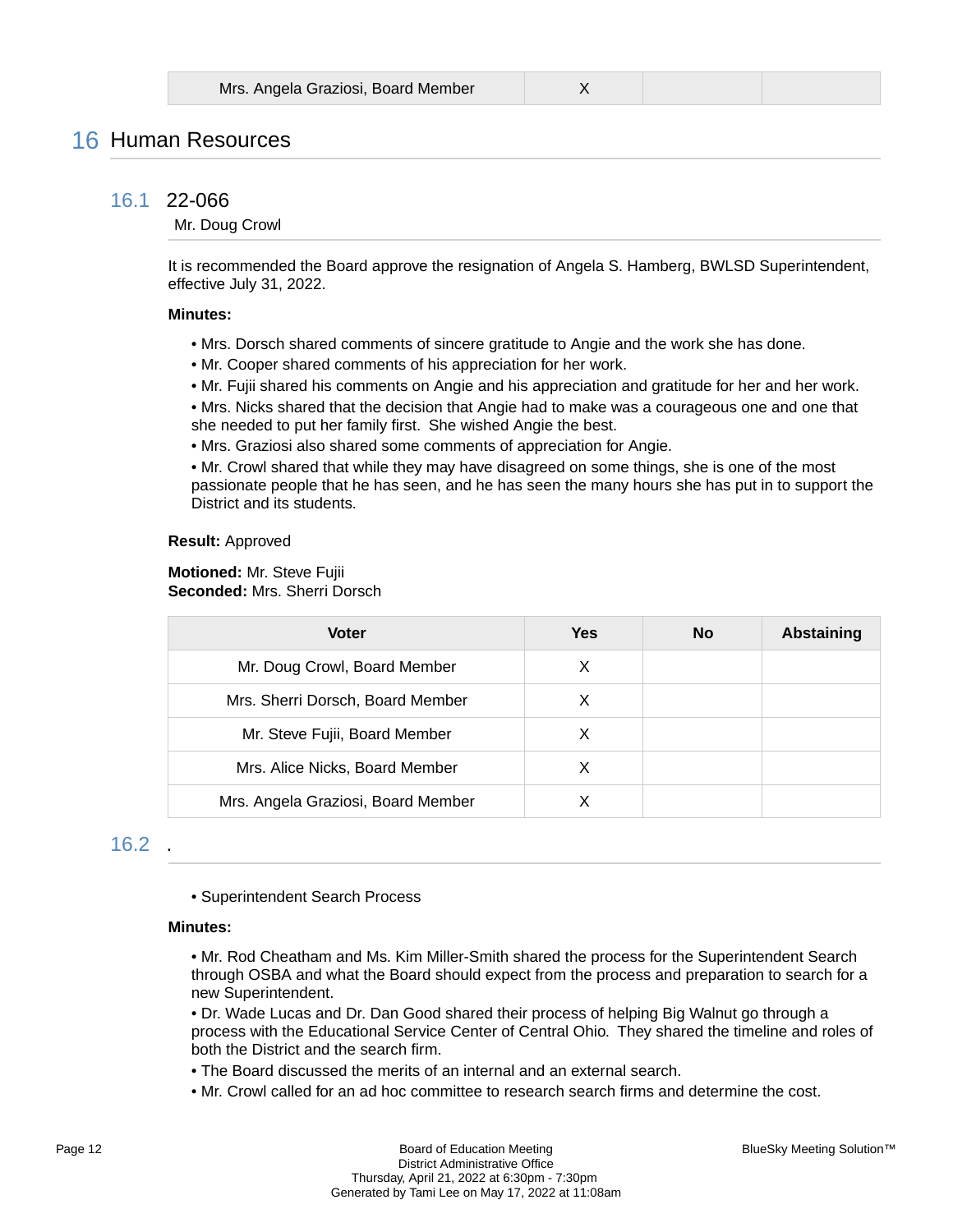# 17 Scheduling of Next Board Meeting

Mr. Doug Crowl

Regularly Scheduled Meetings: May 19, 2022 6:30 pm District Administrative Office Streaming will be made available on the District website.

### **Minutes:**

April 27th at 6:30 pm

Special Meetings:

April 27, 2022

6:30 pm

District Administrative Office

# 18 Executive Session

### Mr. Doug Crowl

# 18.1 22-067

It is recommended the Board enter Executive Session to consider the employment of a public employee or official.

#### **Minutes:**

• The Board took a brief break and started the executive session at 12:02 am

#### **Result:** Approved

#### **Motioned:** Mr. Steve Fujii **Seconded:** Mrs. Angela Graziosi

| <b>Voter</b>                          | <b>Yes</b> | <b>No</b> | <b>Abstaining</b> |
|---------------------------------------|------------|-----------|-------------------|
| Mr. Doug Crowl, Board Member          | X          |           |                   |
| Mrs. Sherri Dorsch, Board Member      | X          |           |                   |
| Mr. Steve Fujii, Board Member         | X          |           |                   |
| Ms. Savannah Smith, Student Board Rep | X          |           |                   |
| Mrs. Alice Nicks, Board Member        | X          |           |                   |
| Mrs. Angela Graziosi, Board Member    | х          |           |                   |

# 19 Adjourn

Mr. Doug Crowl